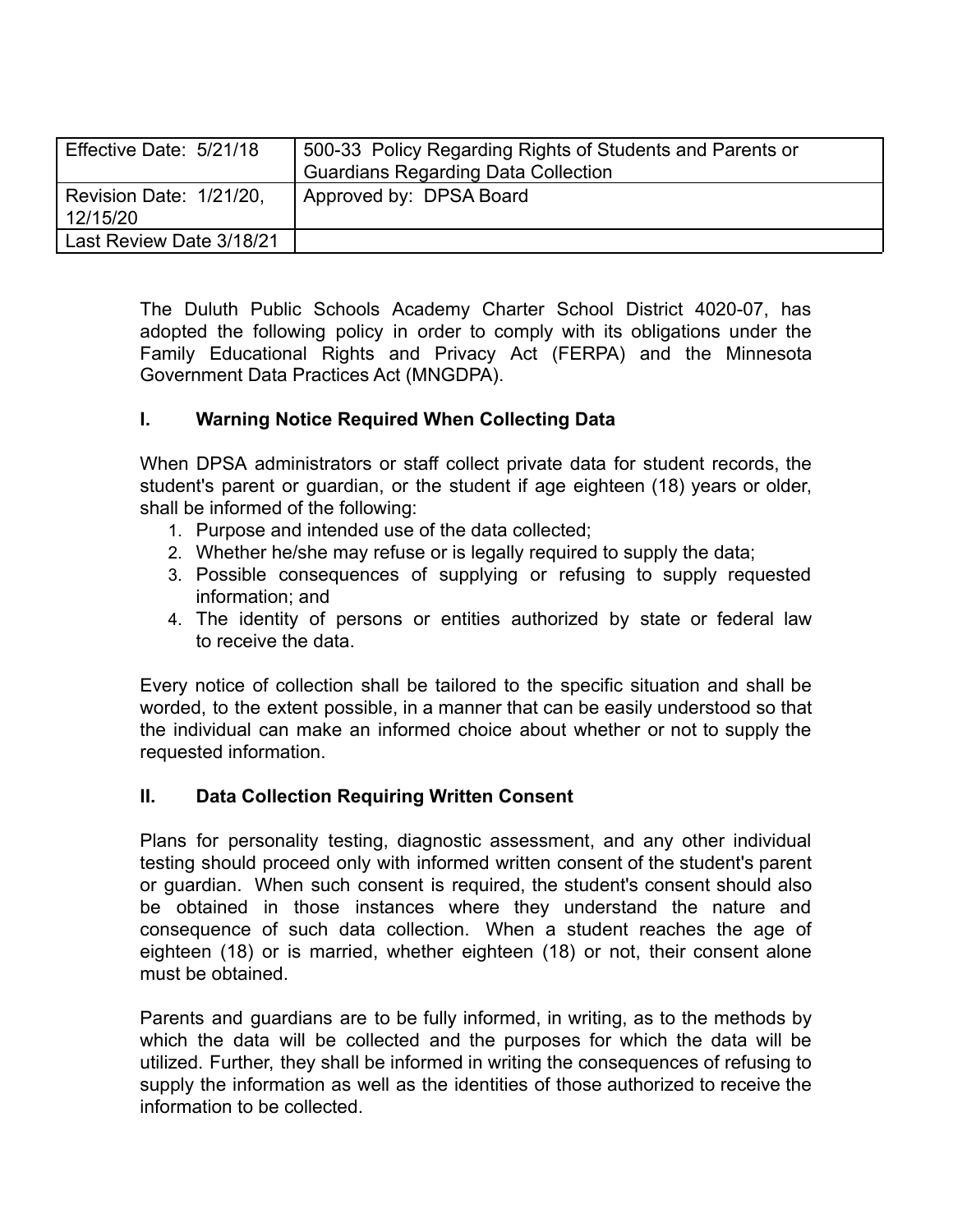This type of data-gathering will be done only by qualified professional staff members.

As noted above, private or confidential data collected on an individual shall not be collected, stored, used, or disseminated by the school for purposes other than those stated to the individual at the time of collection.

## **III. Data Collection Through Interview**

Certain special problems are presented in gathering data in student interviews by counselors, social workers, nurses, administrators, and psychologists. In most of these situations the requirement of informed consent may not be met, perhaps because of the unforeseeable course of the interview process. It is the responsibility of the professional staff member to help the student understand the implications of the interview situation, to protect the rights of the student regarding confidentiality of information obtained, and to stress the voluntary character of the student's participation. The professional should seek parental consent and involvement when the student is clearly in need of intervention but declines to participate, except when doing so would be inconsistent with applicable state and federal law.

## **IV. Examination of Records**

Upon written request, a student, parent, or guardian shall be informed as to whether their student is the subject of stored data. Upon further request, the student, parent, or guardian shall be shown the data within a reasonable period of time and without any charge. (Upon request of the individual, parent, or guardian, provision for access to the records must be made no later than 45 days after the request has been made.) A school administrator competent in interpreting records should be available to explain the meaning and implications of certain data included in the records.

After being shown and informed about data contained within the records, the student, parent, or guardian need not be given access to the data again for six months thereafter, unless additional data has been collected. An entry in the Record of Inspection shall also be completed.

The school shall provide copies of the records upon request of the student, parent, or guardian providing that the cost of such reproduction is borne by the requesting individual.

### **V. Right to Challenge Student Records**

Following the examination of a student's records by the student, parent, or